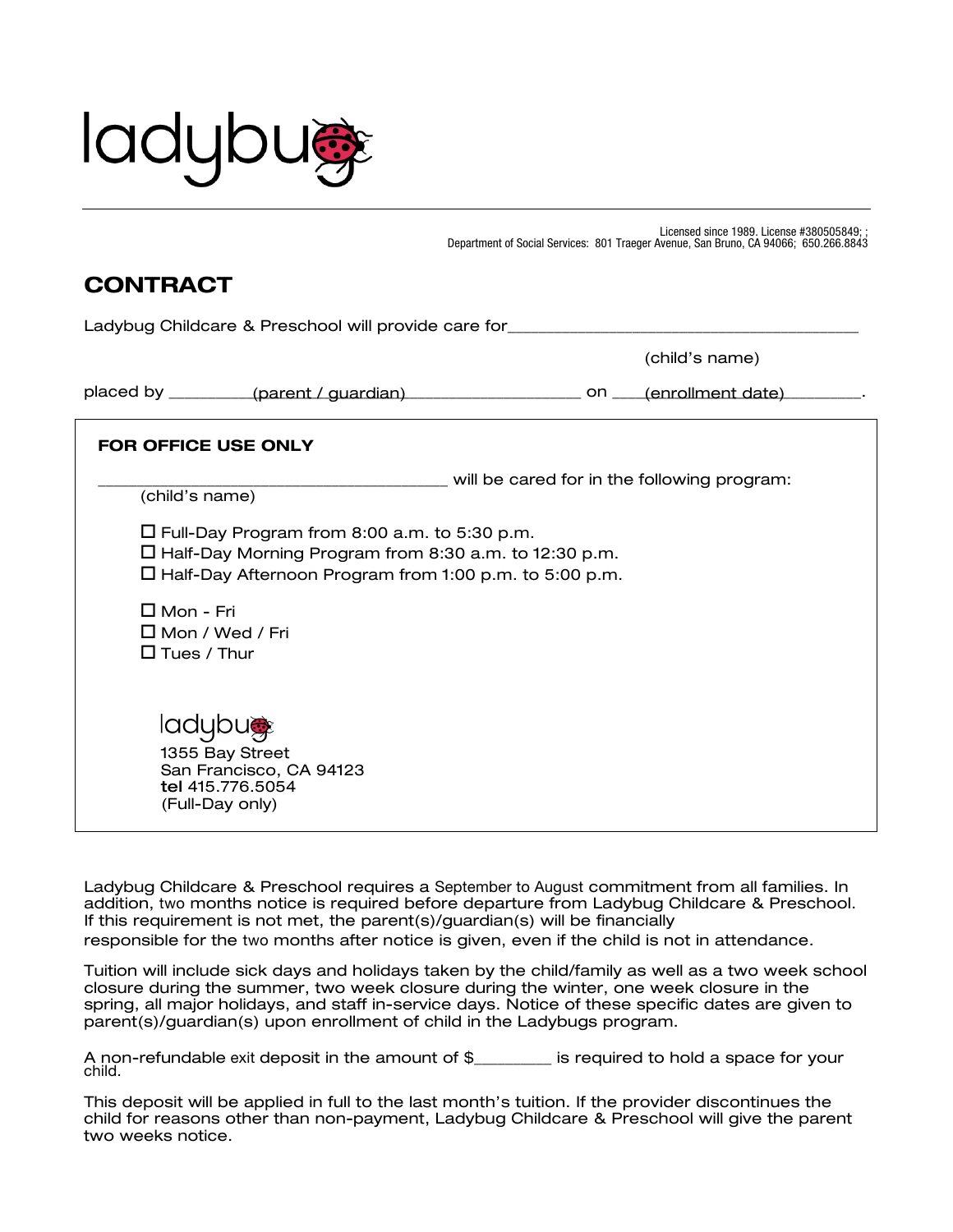#### **Payment**

Payment will be required on a monthly basis to be paid on the first of each month. If payment is received after the fifth of the month, a late fee of \$25.00 will be applied to the following month's statement. We also will bill you \$100 per year for field trips and art supplies and music and movement class.

## A one month non-refundable deposit is required to hold the space for your child. This deposit will go towards your child's last month of attending Ladybug School.

In the event that Ladybug has to close due to Covid19, parents will be responsible for at least 50% of tuition.

Please make your check out to Ladybug School.

Should enrollment occur after the beginning of a new month, appropriate adjustments will be made regarding the first month's billing.

I agree to pay \$\_\_\_\_\_\_\_\_\_\_\_\_\_\_\_\_\_\_\_\_\_\_\_\_\_\_\_\_\_\_\_\_per month, to be billed monthly via email.

#### **Meals**

Ladybug Childcare & Preschool provides snacks. Please pack a lunch for your child. Please no cookies, candy, juice, etc.

#### **Music**

Our music and movement teacher, Miss Gayle, teaches a music class on every other Wednesday. During Covid19, she will be teaching via Zoom.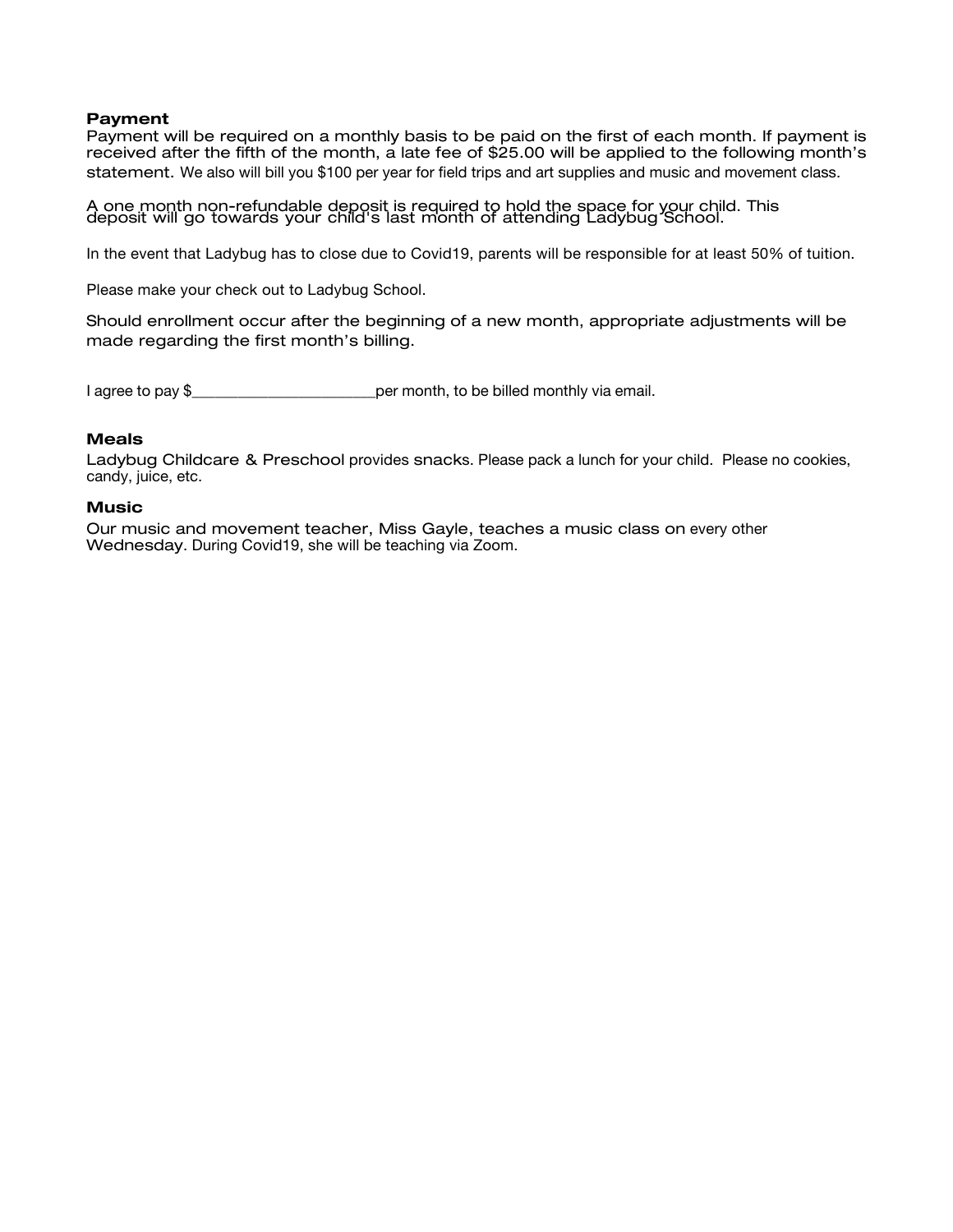#### **Pick-Up / Drop Off**

My child may be taken from Ladybug Childcare & Preschool only by the following persons:

| <b>Name</b>                 | Relationship | <b>Phone Number</b> |
|-----------------------------|--------------|---------------------|
| Name<br><b>Phone Number</b> |              | Relationship        |
| Name<br><b>Phone Number</b> |              | Relationship        |

Please be on time to pick up your child. A late fee of \$1 per minute will be applied to your monthly statement if you are late picking up your child.

Please do not block any of the driveways along Bay Street.

#### **Permission**

I hereby give permission for my child to:

 $\Box$  Yes  $\Box$  No go on walks.

 $\Box$  Yes  $\Box$  No play on supervised park equipment.

 $\Box$  Yes  $\Box$  No attend field trips.

Should a dispute arise over the terms of this contract, Ladybug Childcare & Preschool agrees to participate in mediation (where a neutral party acceptable to both Ladybug Childcare & Preschools and the parent(s)/guardian(s) will assist in reaching an equitable agreement.

I have read this contract carefully and agree with full understanding of the policies of Ladybug Childcare & Preschools.

| Parent/Guardian Signature       | Date                |  |
|---------------------------------|---------------------|--|
| Parent/Guardian Print Name      |                     |  |
| <b>Address</b>                  |                     |  |
| <b>Email Address</b>            | <b>Phone Number</b> |  |
| <b>Kirsten Hove</b><br>Director |                     |  |
| Date                            |                     |  |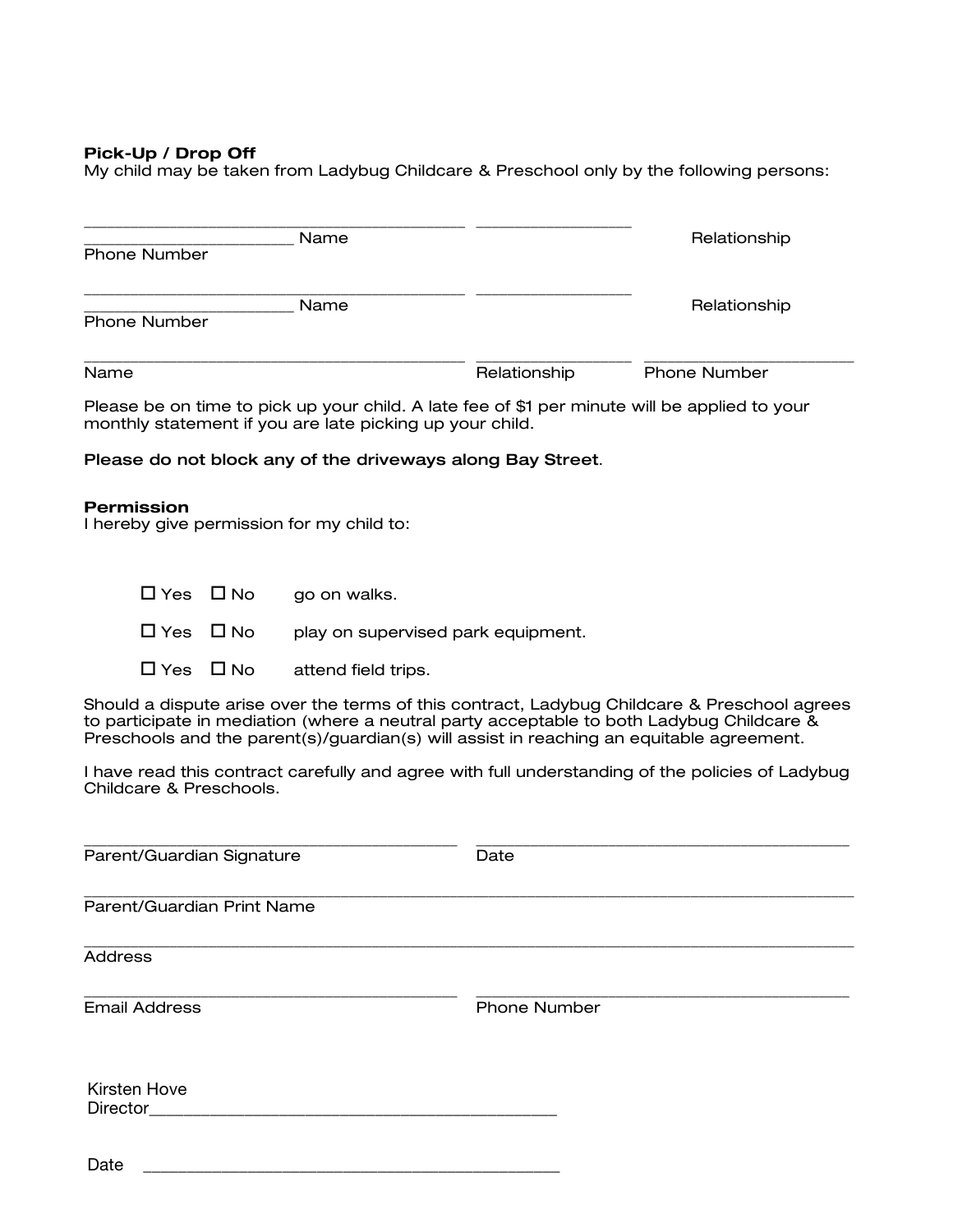

Licensed since 1989. License #380505849.

## **PHOTO RELEASE**

I hereby grant to Ladybug Childcare & Preschools the right to use and publish photographs of my child, or in which my child may be included, for editorial, trade and advertising without restriction; and to copyright the same.

\_\_\_\_\_\_\_\_\_\_\_\_\_\_\_\_\_\_\_\_\_\_\_\_\_\_\_\_\_\_\_\_\_\_\_\_\_\_\_\_\_\_\_\_\_\_\_\_\_\_\_\_\_\_\_\_\_\_\_\_\_\_\_\_\_\_\_\_\_\_\_\_\_\_\_\_\_\_\_\_\_\_\_\_\_\_\_\_\_\_\_\_\_\_\_\_\_\_\_\_

\_\_\_\_\_\_\_\_\_\_\_\_\_\_\_\_\_\_\_\_\_\_\_\_\_\_\_\_\_\_\_\_\_\_\_\_\_\_\_\_\_\_\_\_\_\_\_\_\_\_\_\_\_\_\_\_\_\_\_\_\_\_\_\_\_\_\_\_\_\_\_\_\_\_\_\_\_\_\_\_\_\_\_\_\_\_\_\_\_\_\_\_\_\_\_\_\_\_\_\_

\_\_\_\_\_\_\_\_\_\_\_\_\_\_\_\_\_\_\_\_\_\_\_\_\_\_\_\_\_\_\_\_\_\_\_\_\_\_\_\_\_\_\_\_\_\_\_\_\_\_\_\_\_\_\_\_\_\_\_\_\_\_\_\_\_\_\_\_\_\_\_\_\_\_\_\_\_\_\_\_\_\_\_\_\_\_\_\_\_\_\_\_\_\_\_\_\_\_\_\_ Child's Name

**Address** 

Parent/Guardian Signature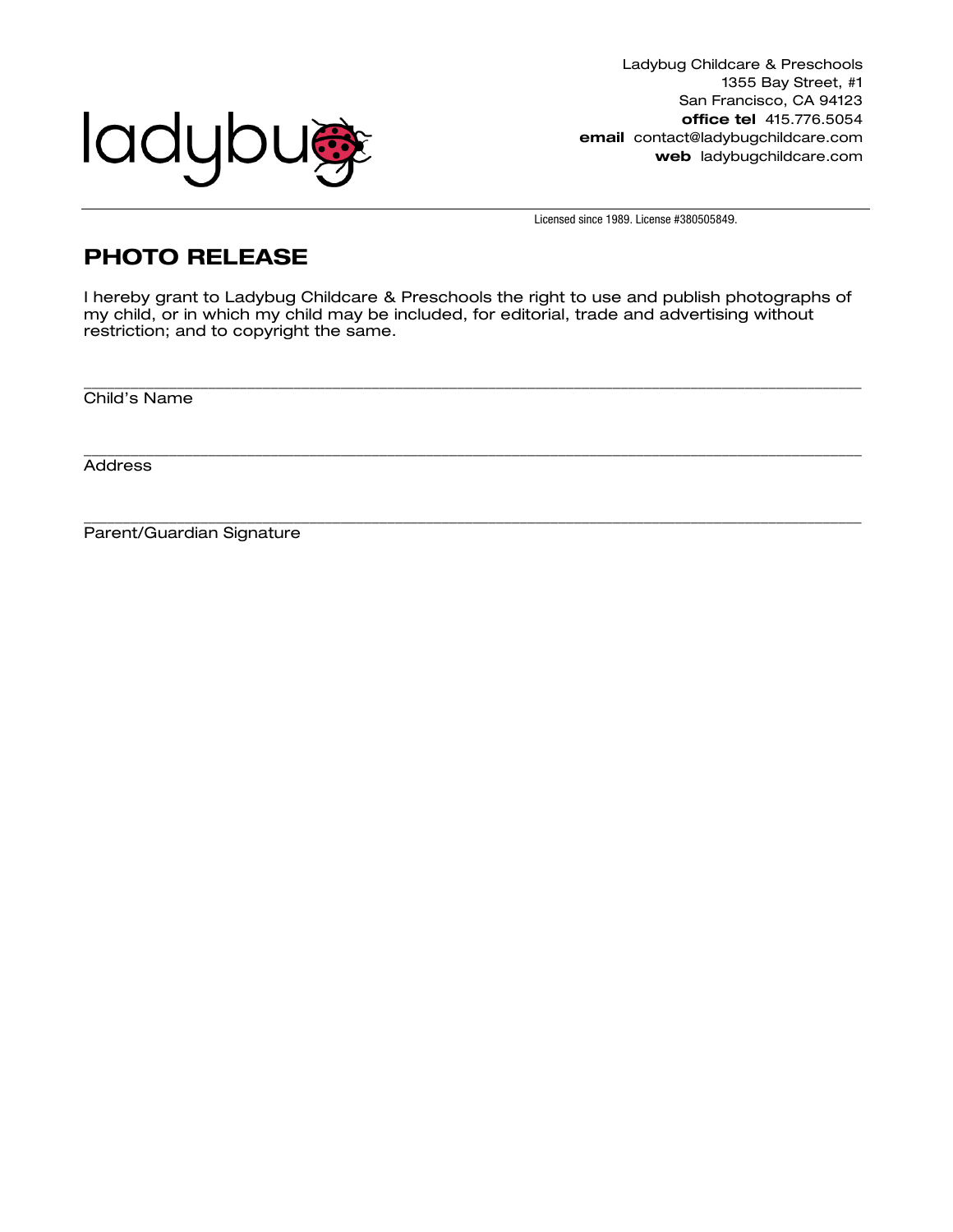

Licensed since 1989. License #380505849;

## **SUNSCREEN UTILIZATION PERMISSION FORM**

Date

Name of Child

I, (parent/guardian)\_\_\_\_\_\_\_\_\_\_\_\_\_\_\_\_\_\_\_\_\_\_\_\_\_\_\_\_\_\_\_\_\_\_\_\_\_\_\_\_\_\_\_\_\_\_\_\_ give my permission for staff at Ladybug Childcare & Preschool to apply a sunscreen product of SPF 15 or higher on my child, as specified below, when he or she will participate in outdoor activities. I understand that sunscreen may be applied to exposed skin, including but not limited to the tops of ears, nose, and bare shoulders, arms and legs.

Additionally, I have checked and/or indicated below my directives regarding the type and application of sunscreen:

 $\Box$  The staff of Ladybug Childcare & Preschool may use the sunscreen of their choice, in keeping with the applicable federal and state standards, except for the following (if specified):

\_\_\_\_\_\_\_\_\_\_\_\_\_\_\_\_\_\_\_\_\_\_\_\_\_\_\_\_\_\_\_\_\_\_\_\_\_\_\_\_\_\_\_\_\_\_\_\_\_\_\_\_\_\_\_\_\_\_\_\_\_\_\_\_\_\_\_\_\_\_\_\_\_\_\_\_\_\_\_\_\_\_\_\_\_\_

\_\_\_\_\_\_\_\_\_\_\_\_\_\_\_\_\_\_\_\_\_\_\_\_\_\_\_\_\_\_\_\_\_\_\_\_\_\_\_\_\_\_\_\_\_\_\_\_\_\_\_\_\_\_\_\_\_\_\_\_\_\_\_\_\_\_\_\_\_\_\_\_\_\_\_\_\_\_\_\_\_\_\_\_\_\_

\_\_\_\_\_\_\_\_\_\_\_\_\_\_\_\_\_\_\_\_\_\_\_\_\_\_\_\_\_\_\_\_\_\_\_\_\_\_\_\_\_\_\_\_\_\_\_\_\_\_\_\_\_\_\_\_\_\_\_\_\_\_\_\_\_\_\_\_\_\_\_\_\_\_\_\_\_\_\_\_\_\_\_\_\_\_

 $\Box$  Only use the following type(s) of SPF sunscreen:

 $\Box$  For medical or other reasons, please don't apply sunscreen to the following areas of my child's body:

Print Parent / Guardian Full Name

Parent / Guardian Signature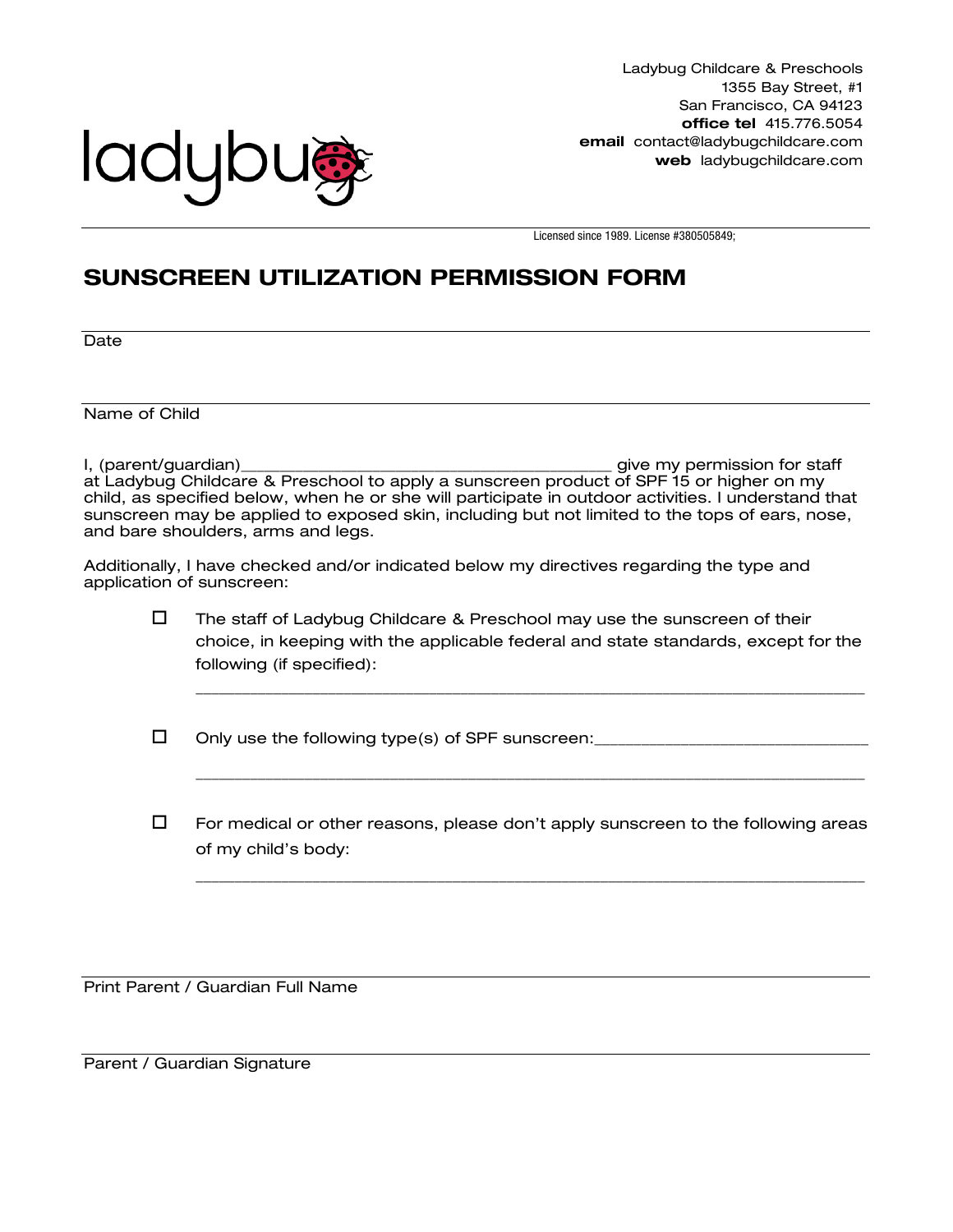

Licensed since 1989. License #380505849;

## **EVACUATION PLAN**

In the event of an emergency in which it is necessary to evacuate the school, the following locations have been established as safe spaces in our neighborhood. We would report to one of the following locations based on their appropriateness and safety given the circumstances.

Listed in order of preference:

#### **Marina Middle School**

3500 Fillmore Street (at Chestnut) phone: 415.749.3495

**Great Meadows in Fort Mason** (at the Senator Phillip Burton statue) Great Meadows is the large open field in Fort Mason along Bay Street Between Gough and Octavia Streets.

If phone lines are down, you may try Ladybug Childcare & Preschool Director, Kirsten Hove on her cell phone number, 415.971.5717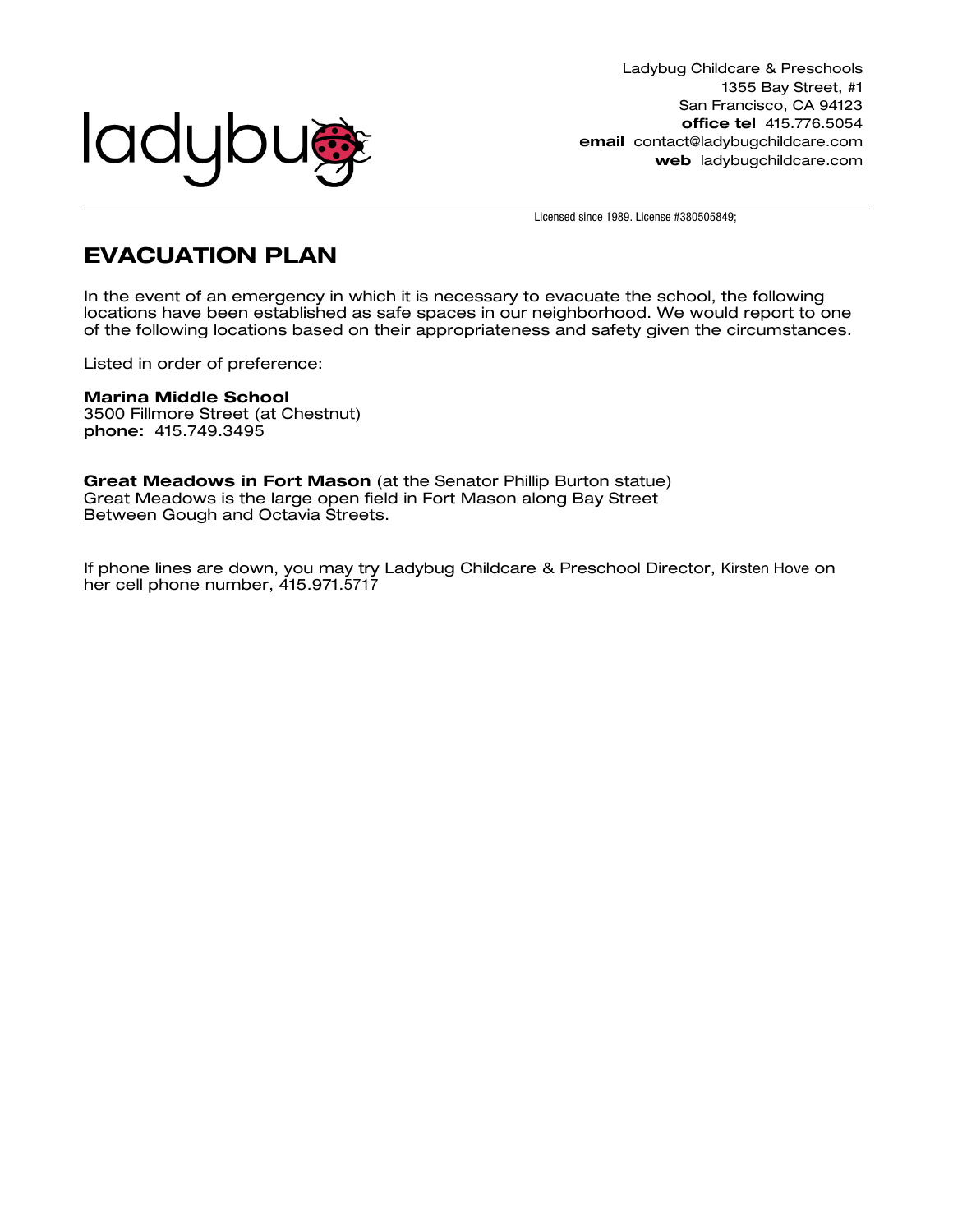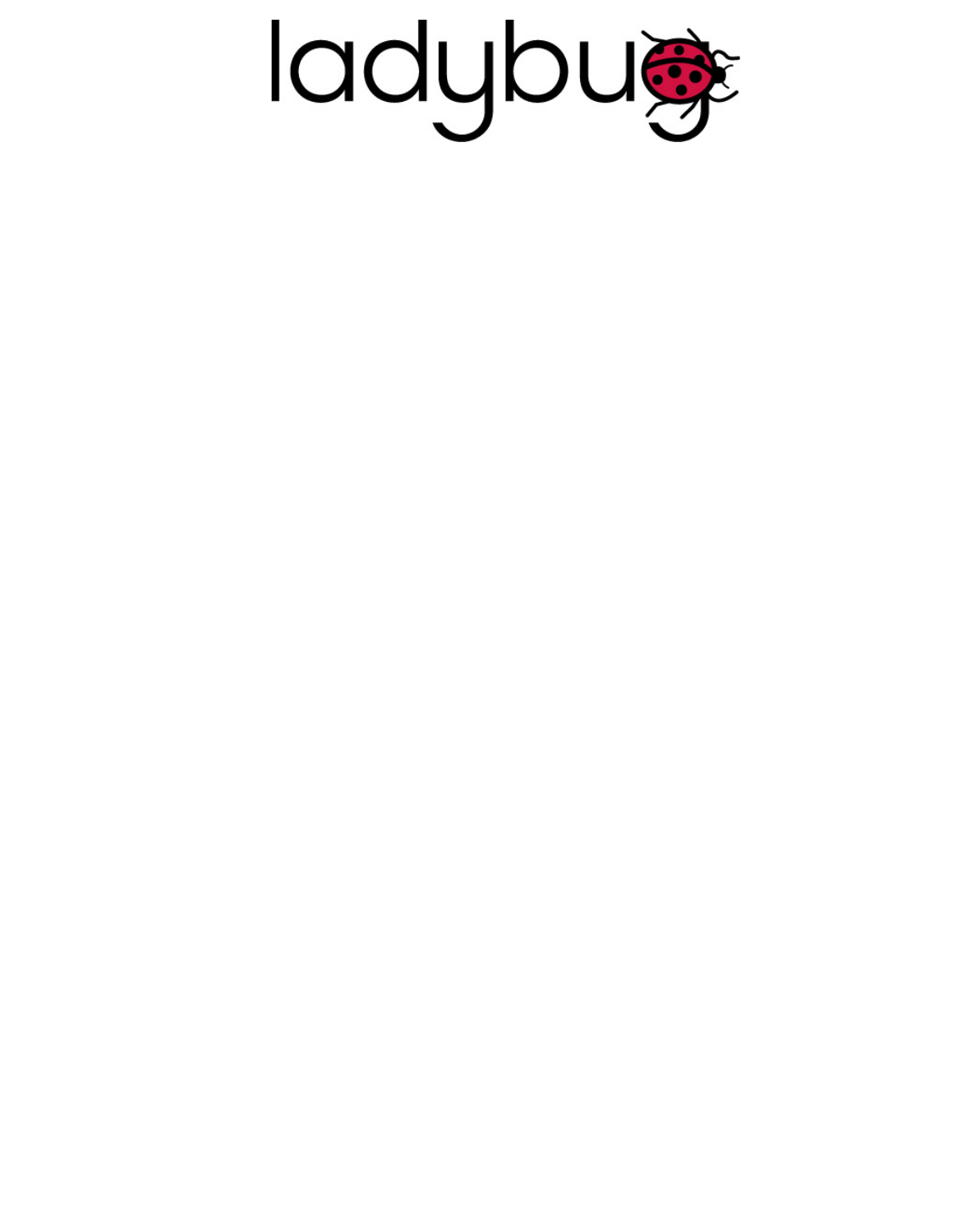

Licensed since 1989. License #380505849;

# **CONTACTS**

Following are phone numbers to where you can call with questions or other important information.

**Administration**: 415.776.5054 This is the best number to reach Kirsten Hove.

If you need to let us know that your child will not be coming to school, or that you are running late, please call the site number.

Thank you!